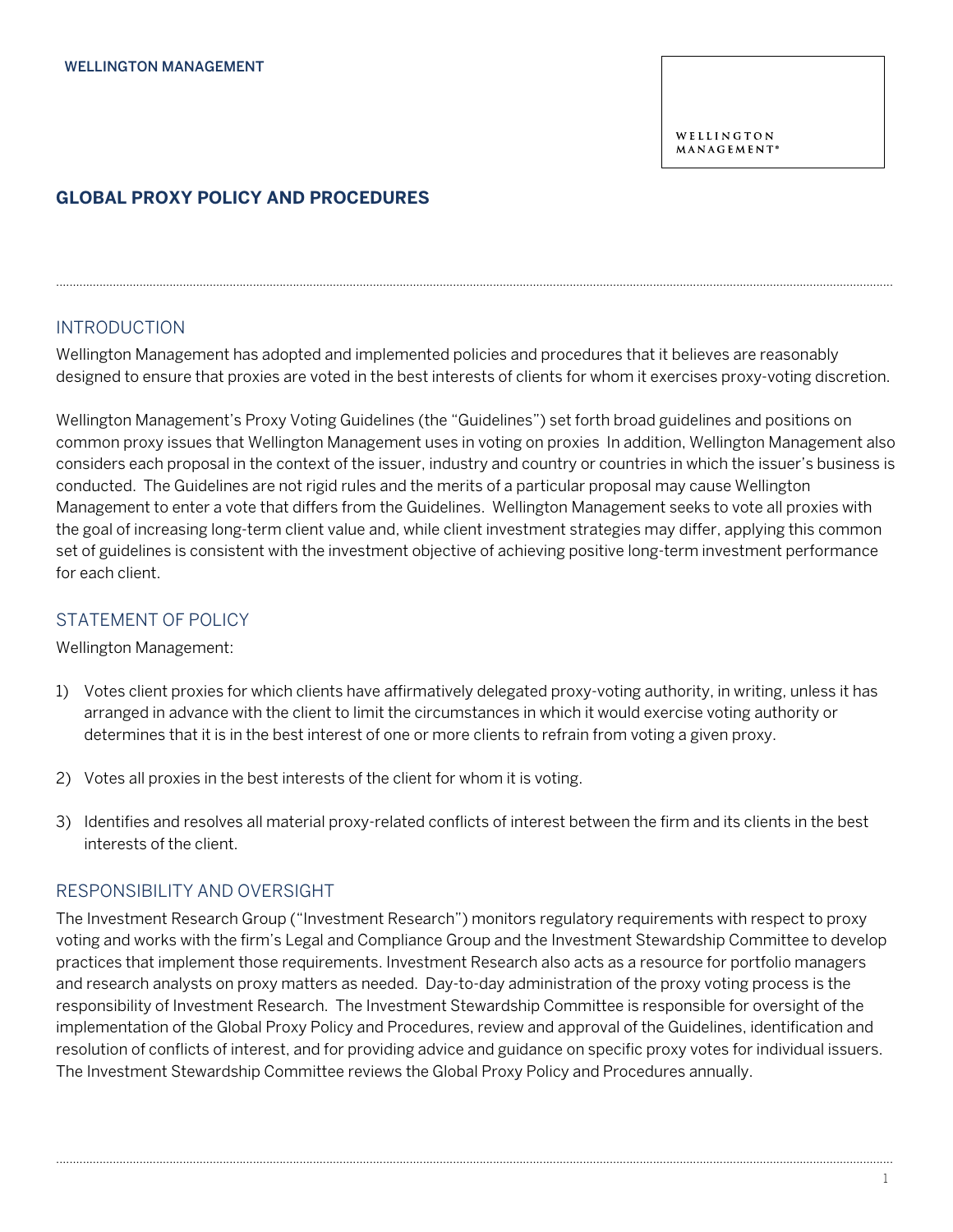#### WELLINGTON MANAGEMENT

# **GLOBAL PROXY POLICY AND PROCEDURES**

### **PROCEDURES**

## Use of Third-Party Voting Agent

Wellington Management uses the services of a third-party voting agent for research, voting recommendations, and to manage the administrative aspects of proxy voting. The voting agent processes proxies for client accounts, casts votes based on the Guidelines and maintains records of proxies voted. Wellington Management complements the research received by its primary voting agent with research from another voting agent.

...........................................................................................................................................................................................................................................................

### Receipt of Proxy

If a client requests that Wellington Management votes proxies on its behalf, the client must instruct its custodian bank to deliver all relevant voting material to Wellington Management or its voting agent.

### Reconciliation

Each public security proxy received by electronic means is matched to the securities eligible to be voted and a reminder is sent to any custodian or trustee that has not forwarded the proxies as due. This reconciliation is performed at the ballot level. Although proxies received for private securities, as well as those received in nonelectronic format, are voted as received, Wellington Management is not able to reconcile these ballots, nor does it notify custodians of non-receipt.

### Research

In addition to proprietary investment research undertaken by Wellington Management investment professionals, Investment Research conducts proxy research internally, and uses the resources of a number of external sources including third-party voting agents to keep abreast of developments in corporate governance and of current practices of specific companies.

#### Proxy Voting

Following the reconciliation process, each proxy is compared against the Guidelines, and handled as follows:

- Generally, issues for which explicit proxy voting guidance is provided in the Guidelines (i.e., "For", "Against", "Abstain") are voted in accordance with the Guidelines.
- Issues identified as "case-by-case" in the Guidelines are further reviewed by Investment Research. In certain circumstances, further input is needed, so the issues are forwarded to the relevant research analyst and/or portfolio manager(s) for their input.
- Absent a material conflict of interest, the portfolio manager has the authority to decide the final vote. Different portfolio managers holding the same securities may arrive at different voting conclusions for their clients' proxies.

Wellington Management reviews a subset of the voting record to ensure that proxies are voted in accordance with these Global Proxy Policy and Procedures and the Guidelines; and ensures that documentation and reports, for clients and for internal purposes, relating to the voting of proxies are promptly and properly prepared and disseminated.

## Material Conflict of Interest Identification and Resolution Processes

Wellington Management's broadly diversified client base and functional lines of responsibility serve to minimize the number of, but not prevent, material conflicts of interest it faces in voting proxies. Annually, the Investment

...........................................................................................................................................................................................................................................................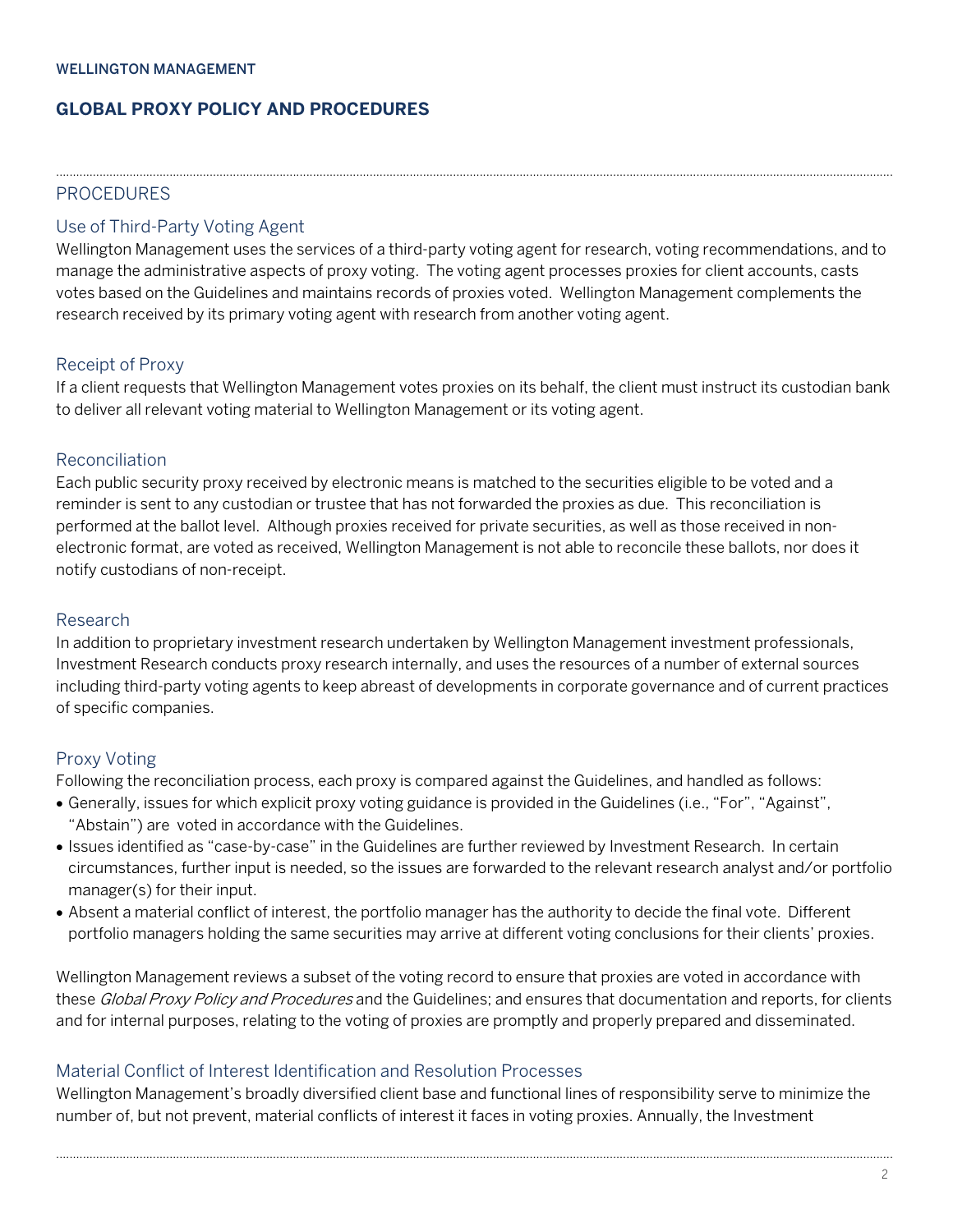#### WELLINGTON MANAGEMENT

# **GLOBAL PROXY POLICY AND PROCEDURES**

Stewardship Committee sets standards for identifying material conflicts based on client, vendor, and lender relationships, and publishes those standards to individuals involved in the proxy voting process. In addition, the Investment Stewardship Committee encourages all personnel to contact Investment Research about apparent conflicts of interest, even if the apparent conflict does not meet the published materiality criteria. Apparent conflicts are reviewed by designated members of the Investment Stewardship Committee to determine if there is a conflict and if so whether the conflict is material.

...........................................................................................................................................................................................................................................................

If a proxy is identified as presenting a material conflict of interest, the matter must be reviewed by designated members of the Investment Stewardship Committee, who will resolve the conflict and direct the vote. In certain circumstances, the designated members may determine that the full Investment Stewardship Committee should convene.

# OTHER CONSIDERATIONS

In certain instances, Wellington Management may be unable to vote or may determine not to vote a proxy on behalf of one or more clients. While not exhaustive, the following are potential instances in which a proxy vote might not be entered.

## Securities Lending

In general, Wellington Management does not know when securities have been lent out pursuant to a client's securities lending program and are therefore unavailable to be voted. Efforts to recall loaned securities are not always effective, but, in rare circumstances, Wellington Management may determine voting would outweigh the benefit to the client resulting from use of securities for lending and recommend that a client attempt to have its custodian recall the security to permit voting of related proxies.

## Share Blocking and Re-registration

Certain countries impose trading restrictions or requirements regarding re-registration of securities held in omnibus accounts in order for shareholders to vote a proxy. The potential impact of such requirements is evaluated when determining whether to vote such proxies.

## Lack of Adequate Information, Untimely Receipt of Proxy Materials, or Excessive Costs

Wellington Management may abstain from voting a proxy when the proxy statement or other available information is inadequate to allow for an informed vote, when the proxy materials are not delivered in a timely fashion or when, in Wellington Management's judgment, the costs exceed the expected benefits to clients (such as when powers of attorney or consularization are required).

## ADDITIONAL INFORMATION

Wellington Management maintains records related to proxies pursuant to Rule 204-2 of the Investment Advisers Act of 1940 (the "Advisers Act"), the Employee Retirement Income Security Act of 1974, as amended ("ERISA"), and other applicable laws. In addition, Wellington Management discloses annually how it has exercised its voting rights for significant votes, as require by the EU Shareholder Rights Directive II ("SRD II").

...........................................................................................................................................................................................................................................................